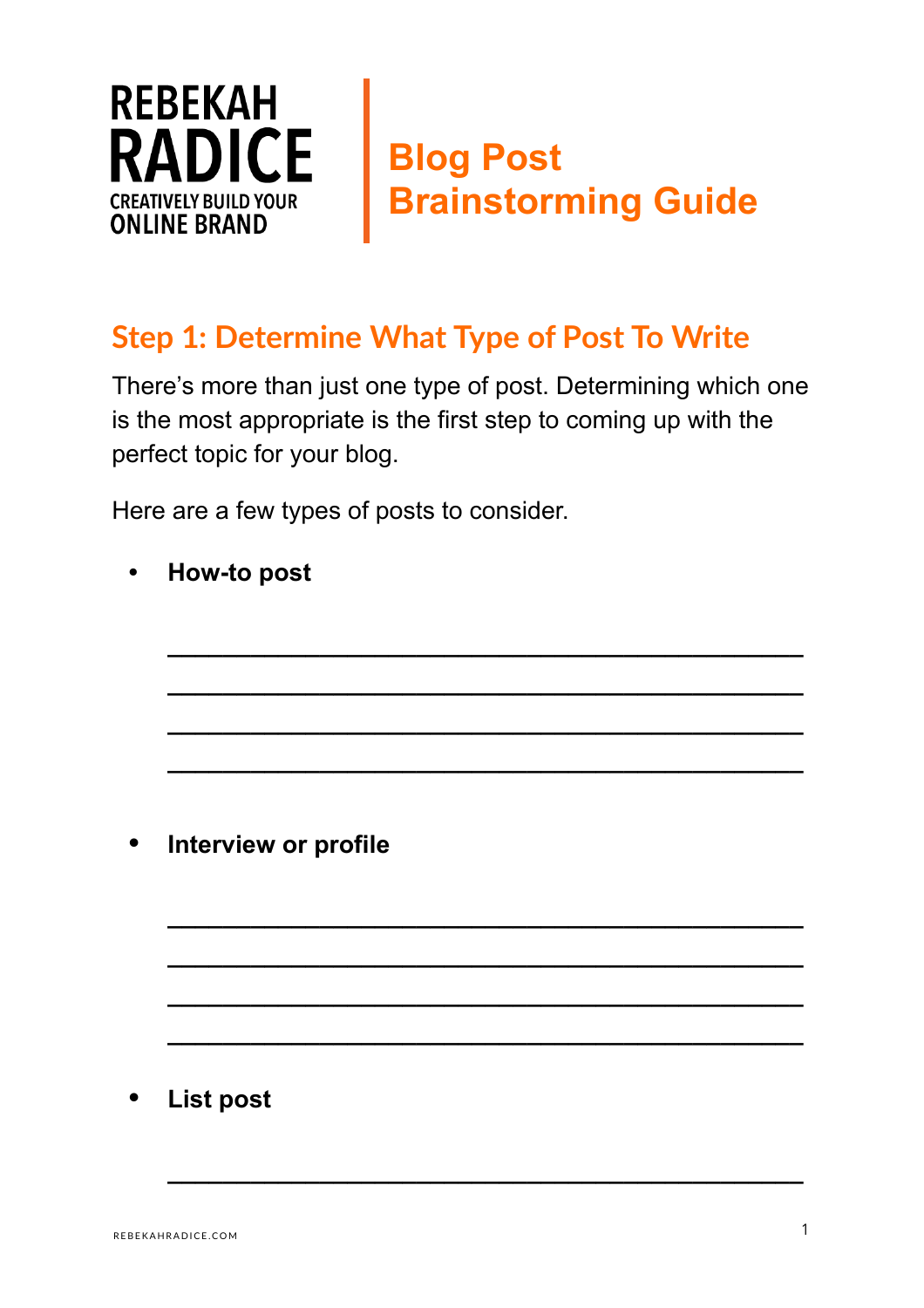| <b>Opinions, Trends, and Predictions</b> |
|------------------------------------------|
|                                          |
|                                          |
| <b>Recap Post</b>                        |
|                                          |
|                                          |
|                                          |
| <b>Reviews</b>                           |
|                                          |
|                                          |
| <b>Best of the Web</b>                   |
|                                          |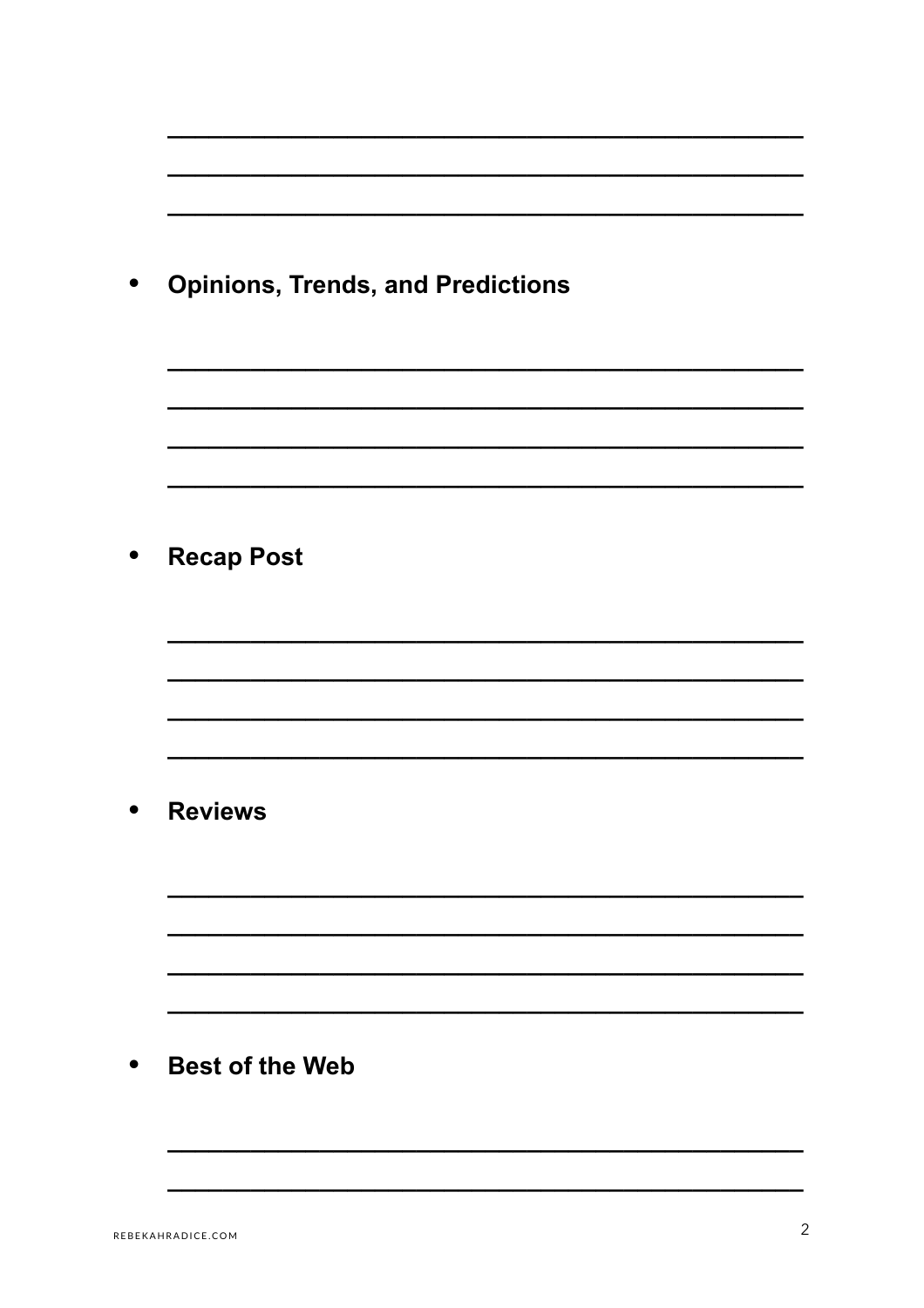## **Step 2. Brainstorm Topics**

**1. What questions is your target audience asking on Quora? On industry-related forums?** 

**\_\_\_\_\_\_\_\_\_\_\_\_\_\_\_\_\_\_\_\_\_\_\_\_\_\_\_\_\_\_\_\_\_\_\_\_\_\_\_\_\_\_\_\_\_\_**

**\_\_\_\_\_\_\_\_\_\_\_\_\_\_\_\_\_\_\_\_\_\_\_\_\_\_\_\_\_\_\_\_\_\_\_\_\_\_\_\_\_\_\_\_\_\_**

**\_\_\_\_\_\_\_\_\_\_\_\_\_\_\_\_\_\_\_\_\_\_\_\_\_\_\_\_\_\_\_\_\_\_\_\_\_\_\_\_\_\_\_\_\_\_**

**\_\_\_\_\_\_\_\_\_\_\_\_\_\_\_\_\_\_\_\_\_\_\_\_\_\_\_\_\_\_\_\_\_\_\_\_\_\_\_\_\_\_\_\_\_\_**

**\_\_\_\_\_\_\_\_\_\_\_\_\_\_\_\_\_\_\_\_\_\_\_\_\_\_\_\_\_\_\_\_\_\_\_\_\_\_\_\_\_\_\_\_\_\_**

**\_\_\_\_\_\_\_\_\_\_\_\_\_\_\_\_\_\_\_\_\_\_\_\_\_\_\_\_\_\_\_\_\_\_\_\_\_\_\_\_\_\_\_\_\_\_**

**\_\_\_\_\_\_\_\_\_\_\_\_\_\_\_\_\_\_\_\_\_\_\_\_\_\_\_\_\_\_\_\_\_\_\_\_\_\_\_\_\_\_\_\_\_\_**

**\_\_\_\_\_\_\_\_\_\_\_\_\_\_\_\_\_\_\_\_\_\_\_\_\_\_\_\_\_\_\_\_\_\_\_\_\_\_\_\_\_\_\_\_\_\_**

**\_\_\_\_\_\_\_\_\_\_\_\_\_\_\_\_\_\_\_\_\_\_\_\_\_\_\_\_\_\_\_\_\_\_\_\_\_\_\_\_\_\_\_\_\_\_**

**\_\_\_\_\_\_\_\_\_\_\_\_\_\_\_\_\_\_\_\_\_\_\_\_\_\_\_\_\_\_\_\_\_\_\_\_\_\_\_\_\_\_\_\_\_\_**

**\_\_\_\_\_\_\_\_\_\_\_\_\_\_\_\_\_\_\_\_\_\_\_\_\_\_\_\_\_\_\_\_\_\_\_\_\_\_\_\_\_\_\_\_\_\_**

**\_\_\_\_\_\_\_\_\_\_\_\_\_\_\_\_\_\_\_\_\_\_\_\_\_\_\_\_\_\_\_\_\_\_\_\_\_\_\_\_\_\_\_\_\_\_**

**\_\_\_\_\_\_\_\_\_\_\_\_\_\_\_\_\_\_\_\_\_\_\_\_\_\_\_\_\_\_\_\_\_\_\_\_\_\_\_\_\_\_\_\_\_\_**

**\_\_\_\_\_\_\_\_\_\_\_\_\_\_\_\_\_\_\_\_\_\_\_\_\_\_\_\_\_\_\_\_\_\_\_\_\_\_\_\_\_\_\_\_\_\_**

 **2. Look at user comments on social media. What are they asking? What are they talking about most?** 

 **3. What questions are your readers asking on your blog? On similar blogs?**

 **4. Mine your favorite industry-related books (and their table of contents) and write down ideas.**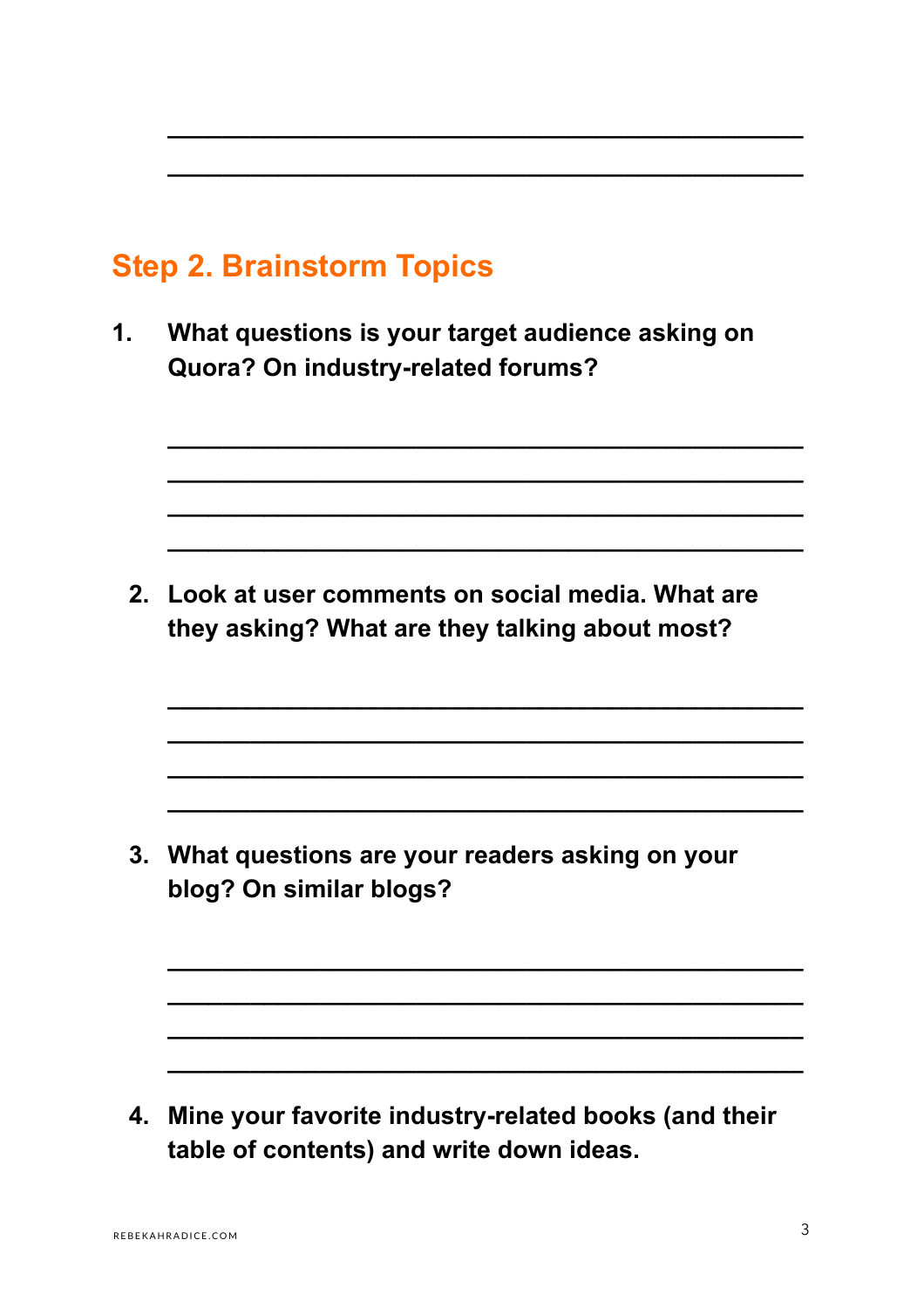| 5. | Review your old content (brochures, a blog or website<br>copy).                                |
|----|------------------------------------------------------------------------------------------------|
|    |                                                                                                |
| 6. | Have you written articles for other sites? How can you<br>rework them?                         |
|    |                                                                                                |
|    | What emails in your campaigns have performed well<br>(with high click-through and open rates)? |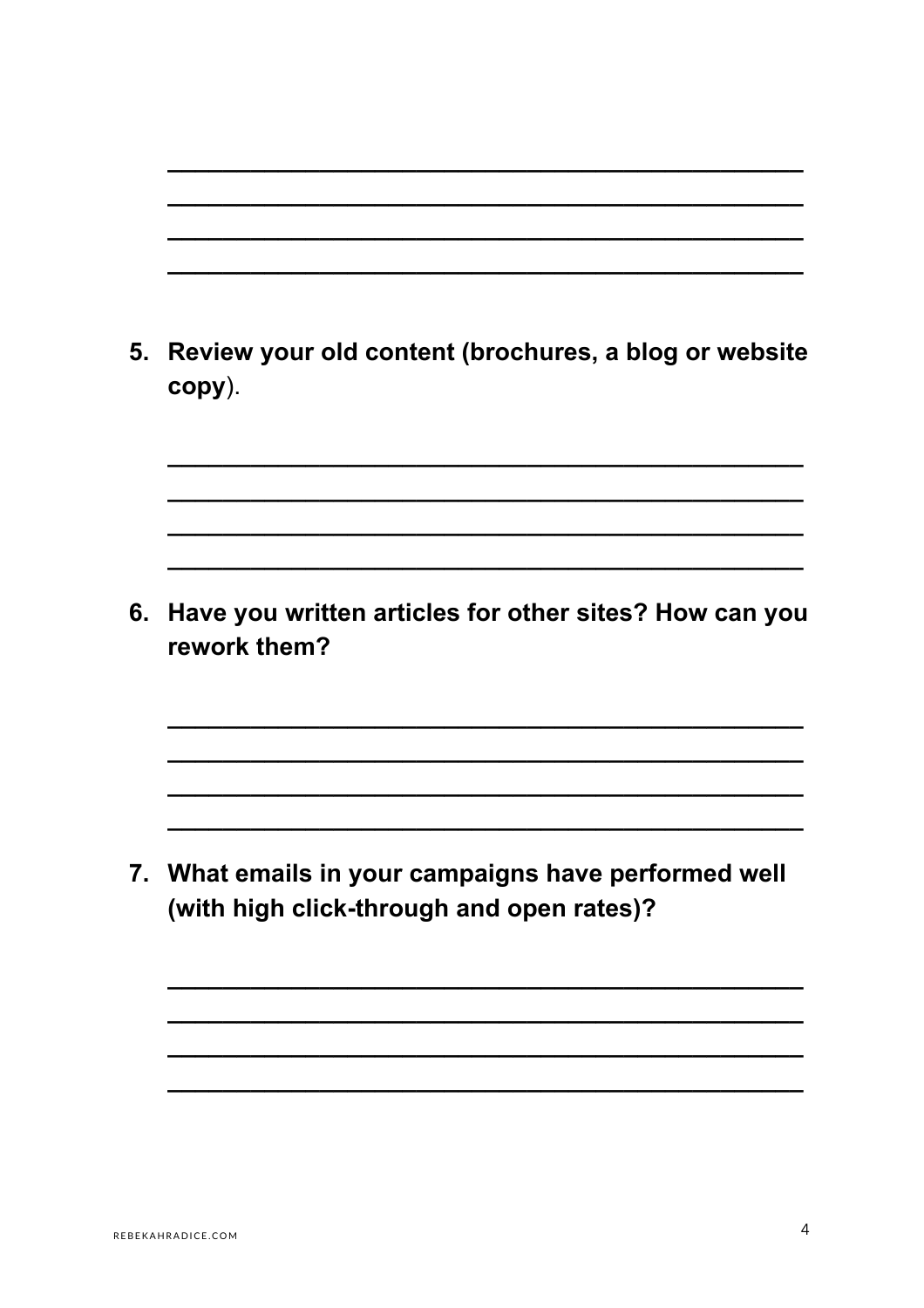8. Look for inspiration on magazine racks or in newspapers. 9. What are your competitors blogging about? 10. Search for industry keywords on social bookmarking sites and order results based on popularity. 11. Solicit feedback in your emails.